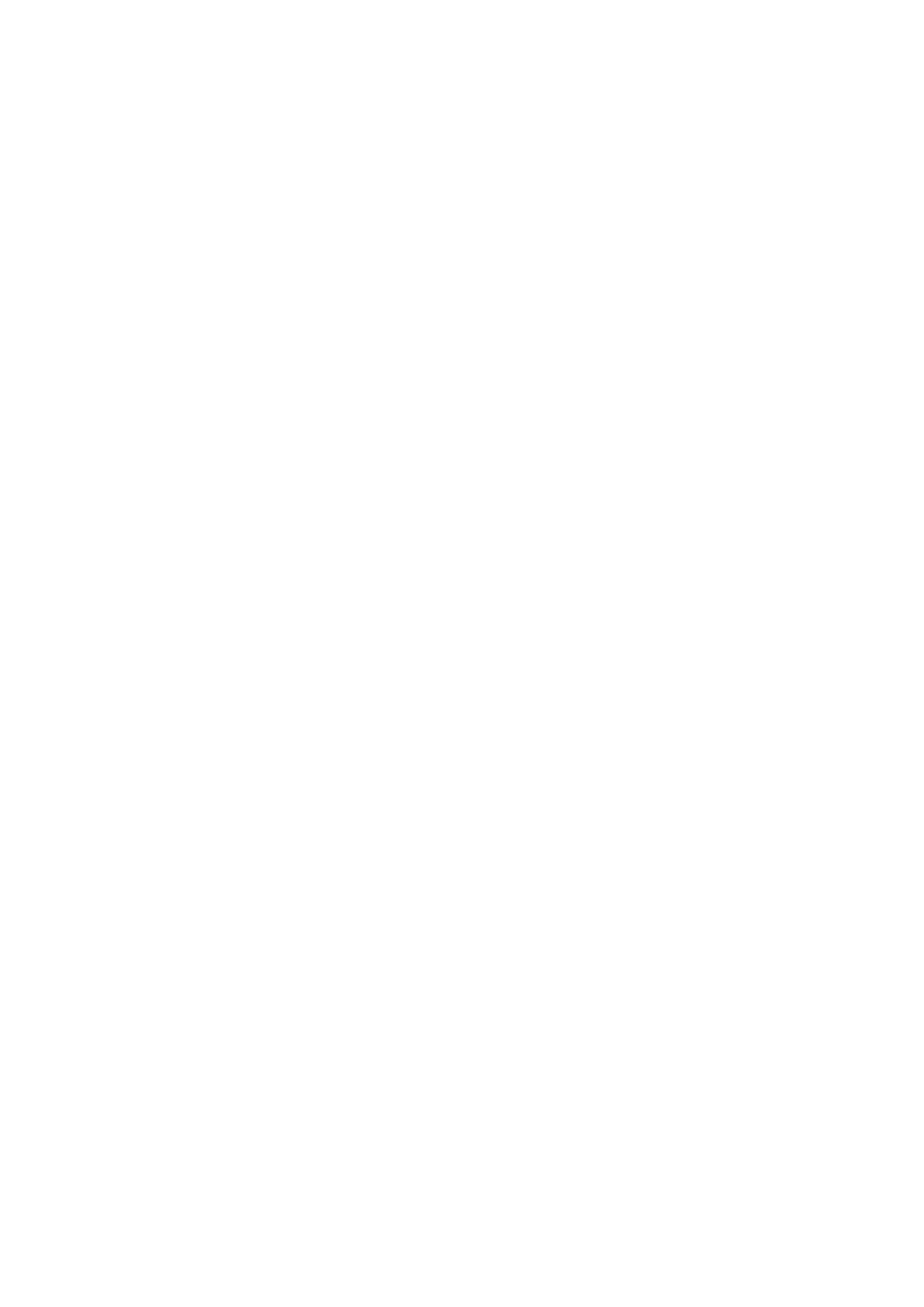*Page Intentionally Left Blank*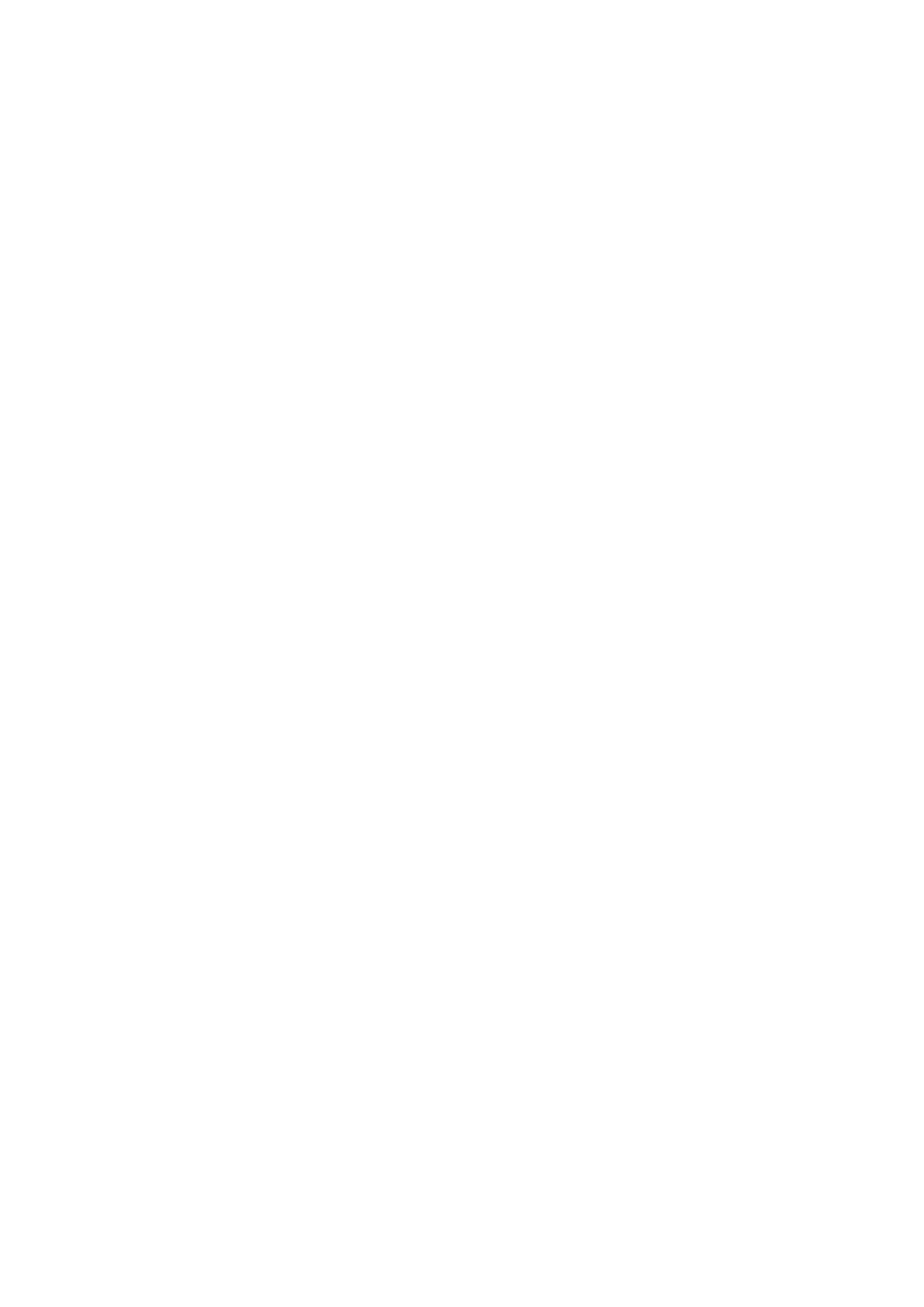# **RULE B4 – BUSINESS ZONE**

(Refer Part 4.6)

NB – Words outlined in bold type below have a specific definition contained in Chapter 2 (Definitions). NB – APPLICABLE ONLY TO SITES NOT REZONED INNER OR OUTER BUSINESS AS A RESULT OF PC46

## <span id="page-4-0"></span>**B4.1 Permitted Activities**

### <span id="page-4-1"></span>**B4.1.1 List of Activities**

- A) The following shall be permitted activities on those sites that have identified frontage (Refer Appendix 4B), provided that they comply with the standards in Rule 4.3 below:
	- i) **Shops**.
	- ii) Offices.
	- iii) Hotels and taverns.
	- iv) **Restaurants**.
	- v) **Places of assembly**.
	- vi) Reserves.
	- vii) **Commercial services** and printing.
	- viii) **Specialist services**.
	- ix) **Accessory buildings**.
	- x) Libraries.
	- xi) **Signs** which comply with Rules 3E.4.1 and 3E.4.2.
	- xii) **Earthworks** which comply with Rules 3D.4.1 and 3D.4.2.
- B) The following shall be permitted activities on those sites that do not have identified frontage, (Refer Appendix 4B), provided that they comply with the standards in Rule 4.3 below:
	- i) All activities listed in a. above.
	- ii) Premises for the sale of motor vehicles, boats, caravans and farm equipment.
	- iii) **Service stations**.
	- iv) Car parking and parking buildings.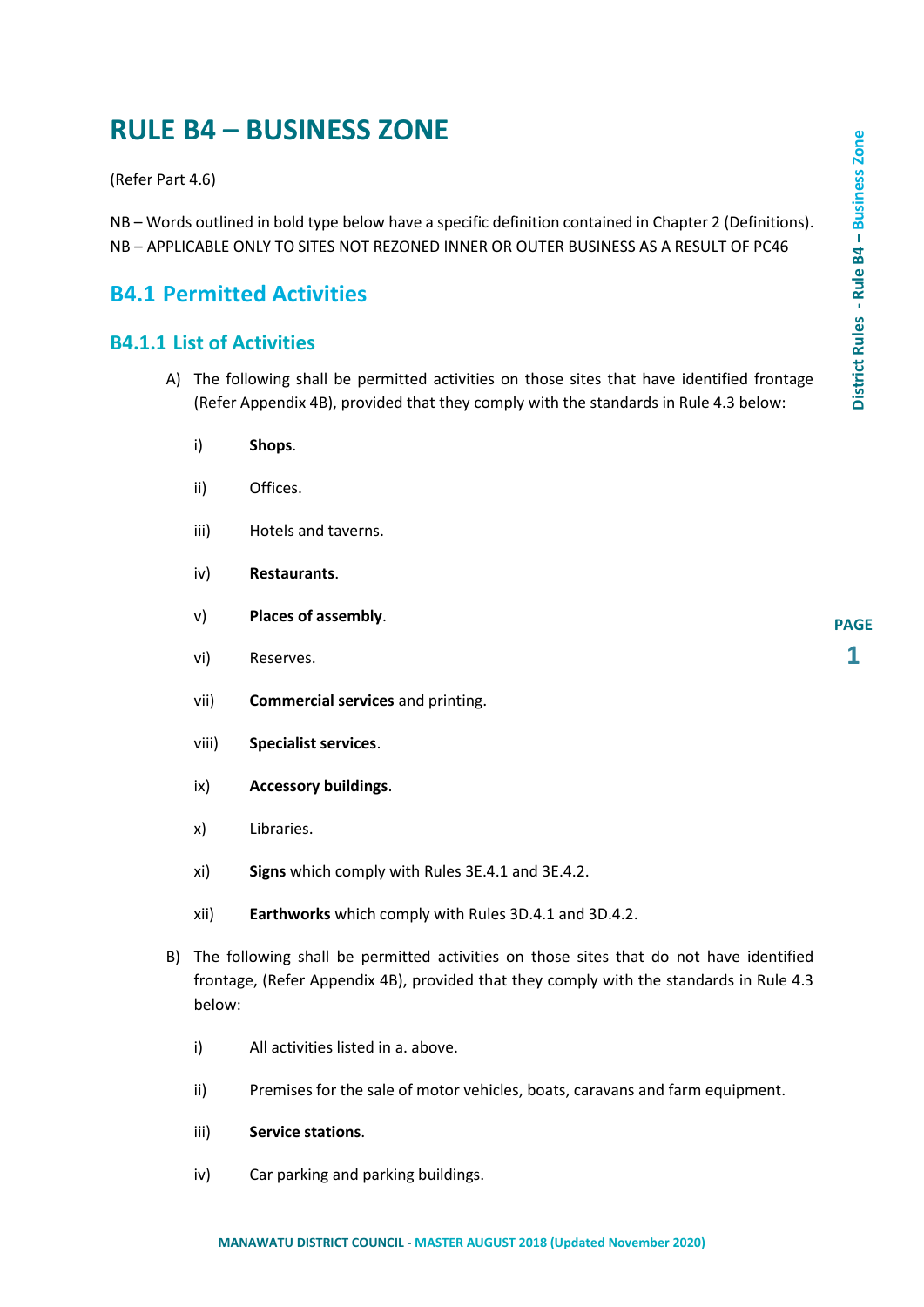- v) Saleyards on All DP 3797, All DP 6178, Lots 145,152,153,154, Pt Lot 146 DP 19.
- vi) **Light Industry**.
- vii) Formation of vehicle crossings onto **roads**.

### <span id="page-5-0"></span>**B4.2 Controlled Activities**

### <span id="page-5-1"></span>**B4.2.1 List of Activities**

- A) The following shall be controlled activities:
	- i) **Residential accommodation** above ground floor level, on those **sites** that have identified frontage. (Refer Appendix 4B)
	- ii) **Residential accommodation** on those sites that do not have identified frontage.

### <span id="page-5-2"></span>**B4.2.2 Extent of Control**

A) The matters over which Council has reserved its control and in respect of which conditions may be imposed are set out in Rule A1.3.1.

# **PAGE 2**

### <span id="page-5-3"></span>**B4.3 Standards For Permitted and Controlled Activities**

### <span id="page-5-4"></span>**B4.3.1 Performance Standards**

The permitted and controlled activities specified above shall comply with the following standards:

### A) **Height**

- i) Maximum **Height** 9m.
- ii) No part of any **building** on any **site** in the zone shall exceed a height of 3m plus three quarters of the shortest horizontal distance to the nearest residentiallyzoned boundary (Refer Diagram B).
- B) **Yard**s

All **yard**s- 4.5m from any **site** zoned Residential.

C) Screening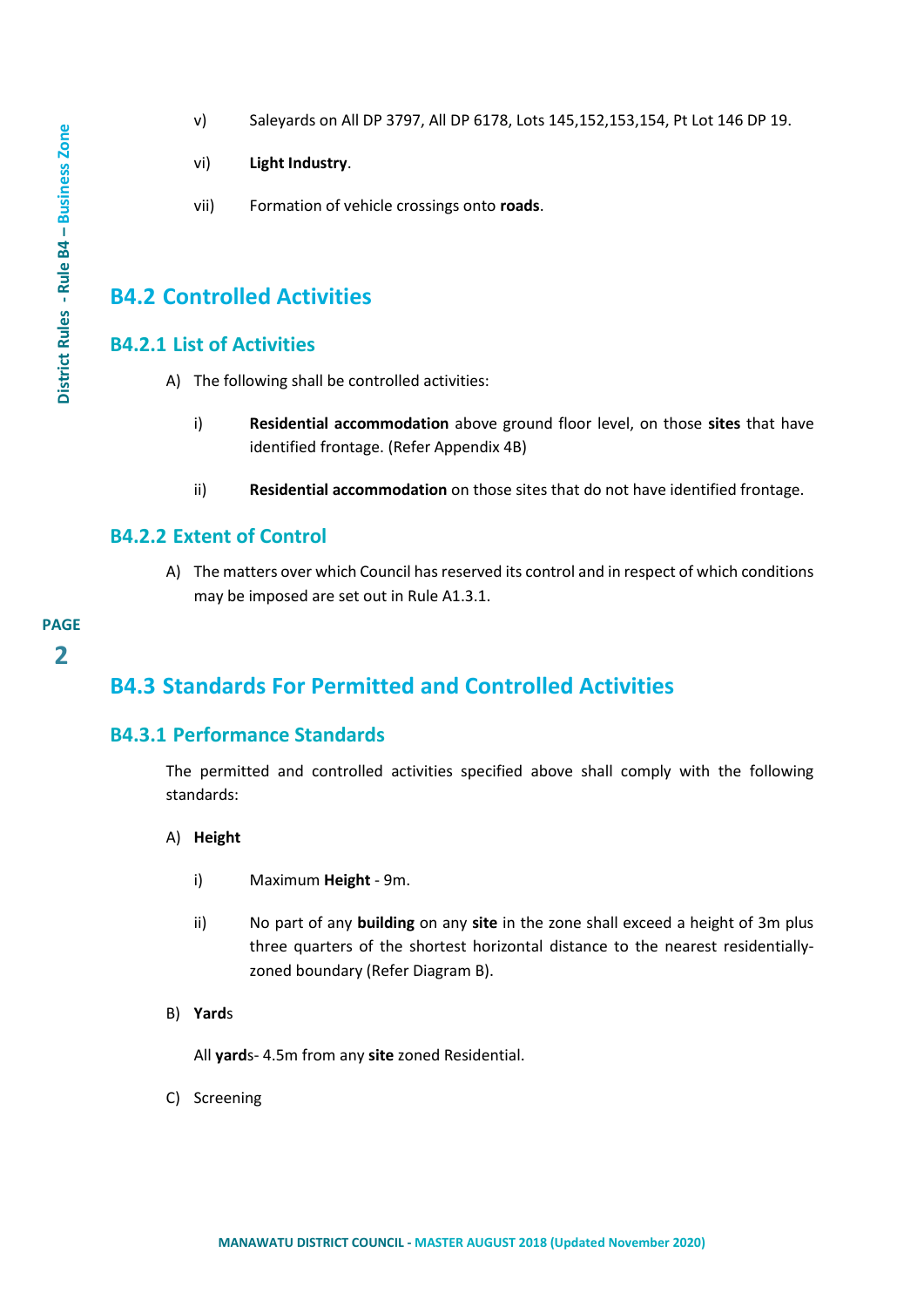**PAGE 3**

Any boundary with an adjoining site zoned Residential shall be fenced to a **height** of 1.5m with a solid screen wall or fence unless the parties agree to an alternative form of screening.

D) Residential Accommodation

**Residential accommodation** shall comply with the requirements of Rule B1.3 relating to the type of accommodation proposed.

E) Noise

Compliance with Rule 3C.4.2.

- F) [DELETED PC 55]
- G) [DELETED PC 55]
- H) Verandah Cover

All buildings on properties indicated on Appendix 4C will be required to provide a verandah along the full width of the building, and set back 0.5m from the kerb line, regardless of how far the building is set back from the road frontage. Verandahs must be of a height that relates to their neighbours, to provide continuity of cover. Verandahs shall also be provided with adequate underverandah lighting to **Council's standard**.

I) Street Frontage

No vehicular access will be permitted on the street frontage of any **site** having identified shop frontage shown in Appendix 4B.

- J) DELETED NPS-UD 2020
- K) Visibility at Railway Crossings

Compliance with Rule 3B.4.3 and Appendix 3B.5.

L) Access

Compliance with Rule 3B.4.3.

M) Glare

Compliance with Rule 3B.4.4.

N) Visual Amenities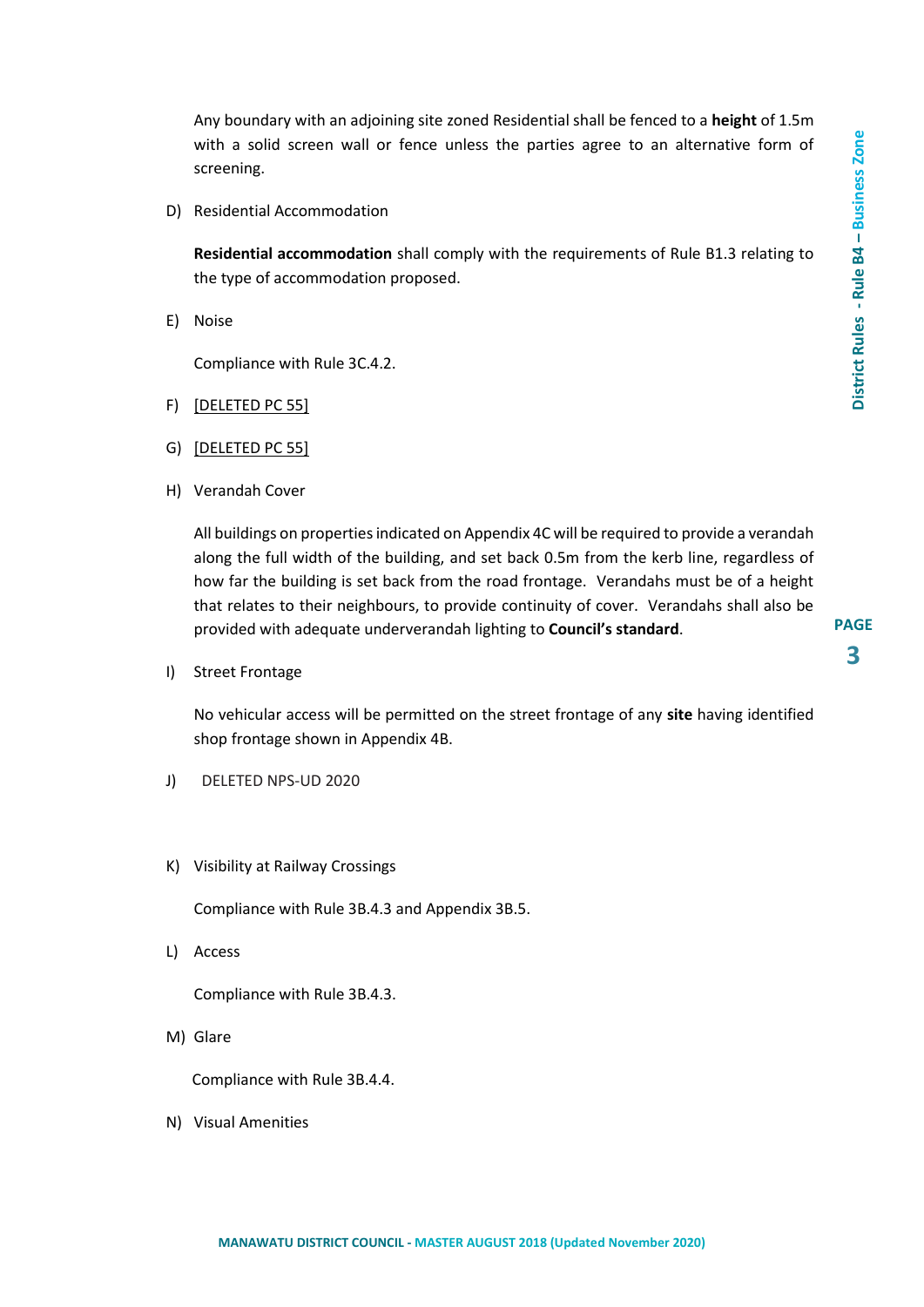### <span id="page-7-0"></span>**B4.3.2 Signs in the Business Zone**

- A) Compliance with Rules 3E.4.1 and 3E.4.2.
- B) Signs located above the footpath or carriageway, provided that no part of such signs shall be less than 2.5m above the footpath or 5.5m above the carriageway.
- C) The only **signs** permitted on **sites** adjoining SH54, are:
	- a. Temporary signs permitted by Rule A2.2.
	- b. Traffic signs, or signs showing the number of the premises or the location, timetable or other details of any utility or public facility.
	- c. One pole sign not exceeding  $3m^2$  for any permitted use of the premises.
	- d. Signs written on or affixed to a building

### **PAGE B4.4 Restricted Discretionary Activities**

### <span id="page-7-2"></span><span id="page-7-1"></span>**B4.4.1 List of Activities**

- A) The following shall be restricted discretionary activities in the Business zone:
	- i) Any permitted activity or controlled activity specified above which does not comply with any of the relevant standards in Rules B4.3.1 or B4.3.2.
	- ii) Any new construction on any site the frontage of which is identified in Appendix 4A.
	- iii) Structural alterations or additions, or the reconstruction of the frontage of any building on any site the frontage of which is identified in Appendix 4A.

### <span id="page-7-3"></span>**B4.4.2 Criteria for Assessment**

A) Applications for restricted discretionary activities shall be assessed against the matters set out in Rule A1.3.3.

# <span id="page-7-4"></span>**B4.5 Discretionary Activities**

### <span id="page-7-5"></span>**B4.5.1 List of Activities**

A) The following shall be discretionary activities in the Business zone on sites that do not have identified frontage (Refer Appendix 4B):

**4**